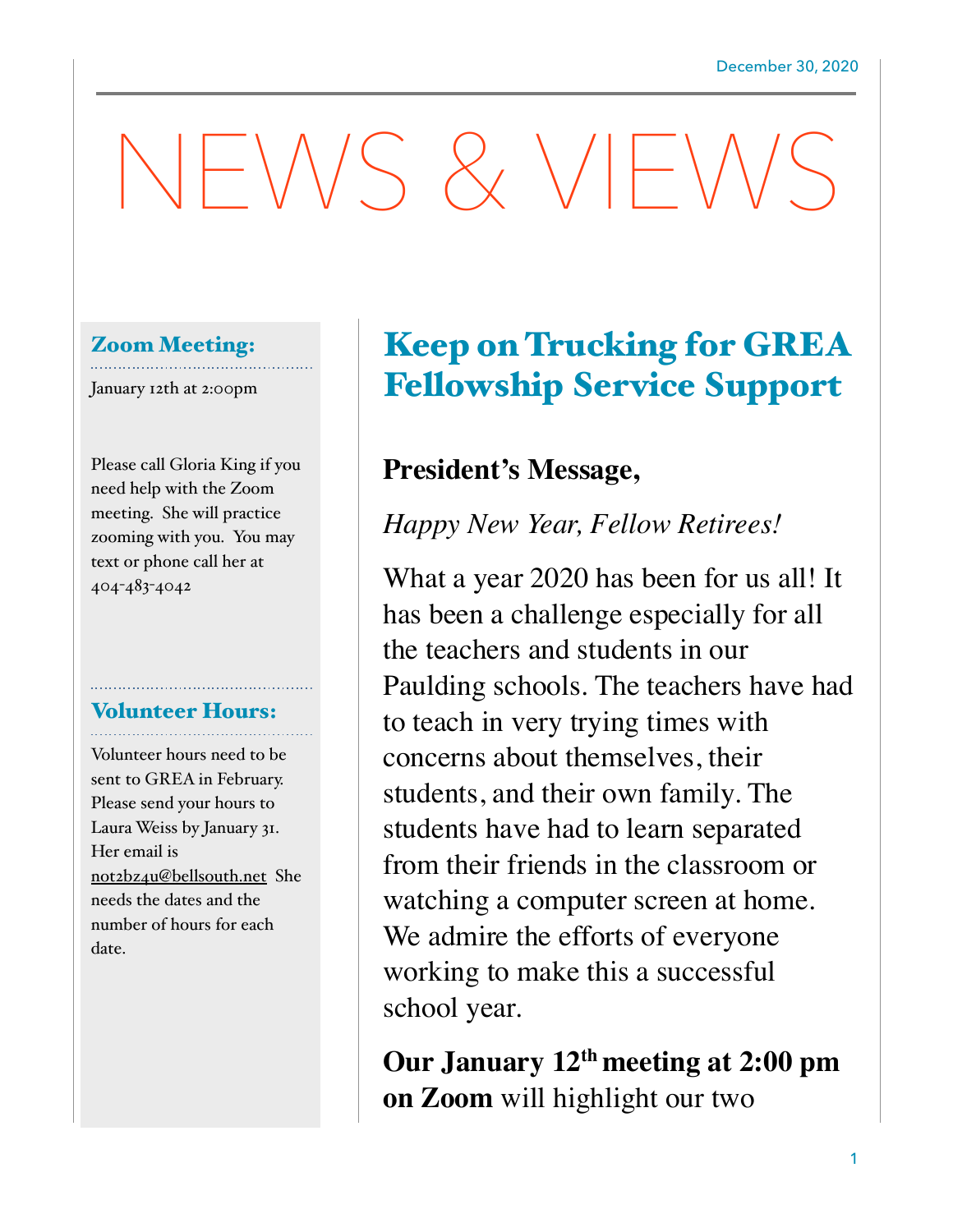## Hooray for PREA!

We have contributed \$700 for Alzheimer's Research. Dinah Hardeman, our secretary, is our team captain heading up this fundraiser. Thank you, Dinah, for doing a great job for us.

Dates to Remember:

**Tuesday, January 12 at 2:00 pm PREA Zoom Meeting** 

**Tuesday, March 9 at 10:00 am PREA Zoom Meeting** 

**Thursday, April 1 at 11:00 Cluster Meeting in Cedartown at the Cherokee Country Club** 

**May TBA Paulding Retirees Luncheon** 

**October 2021 GREA Convention in Augusta, GA** 

scholarship winners – Natalie Burns from McGarity Elementary and Heather Reynolds from Northside Elementary. It will be interesting to hear from each one of them as they share about teaching this year during the pandemic. Please join us on Zoom as we show our support for these two teachers giving their all in their classrooms. A big Thank You to those who donated to the PREA Scholarship Fund. Your donations allow us to give these scholarships each year. You can still donate by sending a check to our treasurer, Sandy Parson. 11 Clonts Road, Douglasville, GA 30134

We will always remember 2020 as the year of the pandemic, and I hope and pray 2021 will be a year of many blessings for you and your family. Keep the faith and stay well.

Warmest regards, Gloria King 404-583-4042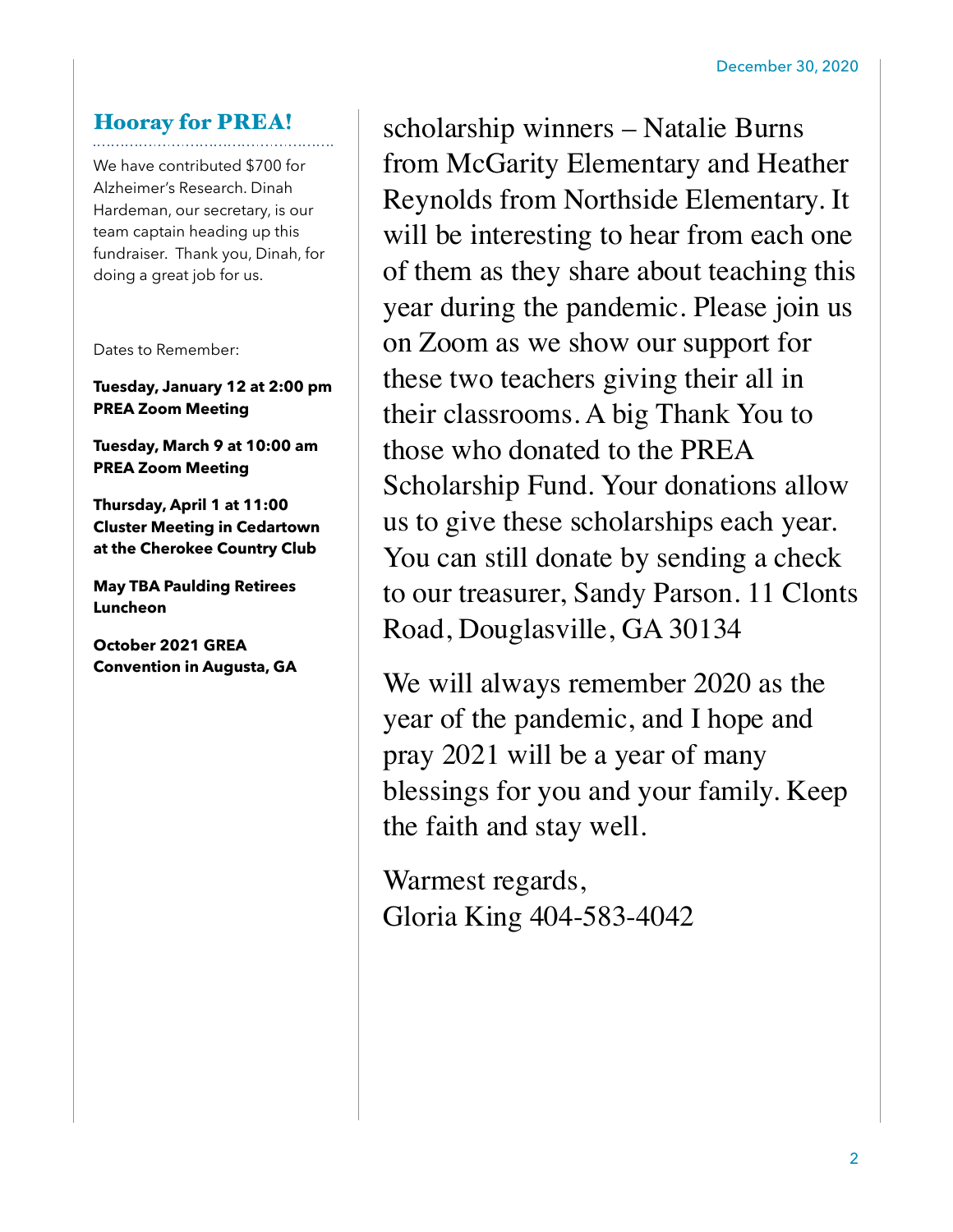

At our last Zoom meeting on November 10th, I was SO IMPRESSED with all the wonderful contributions our PREA group members are making to our schools and the commonity, I convinced Gloria, Barbara, and others that we need to highlight one or two imdividual member's contributions in each newsletter. Thank you, Jeaneen, for helping to share this with our members and schools. In this newsletter we are highlighting Leah Smith and Margie Chambers. Your President Elect,

Laura Weiss

#### Response to Covid 19

Leah Smith volunteered from March through July of this year with a group called Georgia Sewers. They made over 50,000 N95 mask covers for health care workers. The covers were made to expand the life of the N95 masks. All of the mask covers were sent to health care workers in Georgia except at the end of the time that they were needed and then the extras were sent out of state to areas of need. Leah personally made 300 mask covers and spent approximately 75 hours making the mask covers. She said, "Working on the mask covers was a way from me to deal with the quarantine and was probably more of a blessing to me than the health care workers." She retired from Moses Middle School where she was the attendance clerk for 18 years.



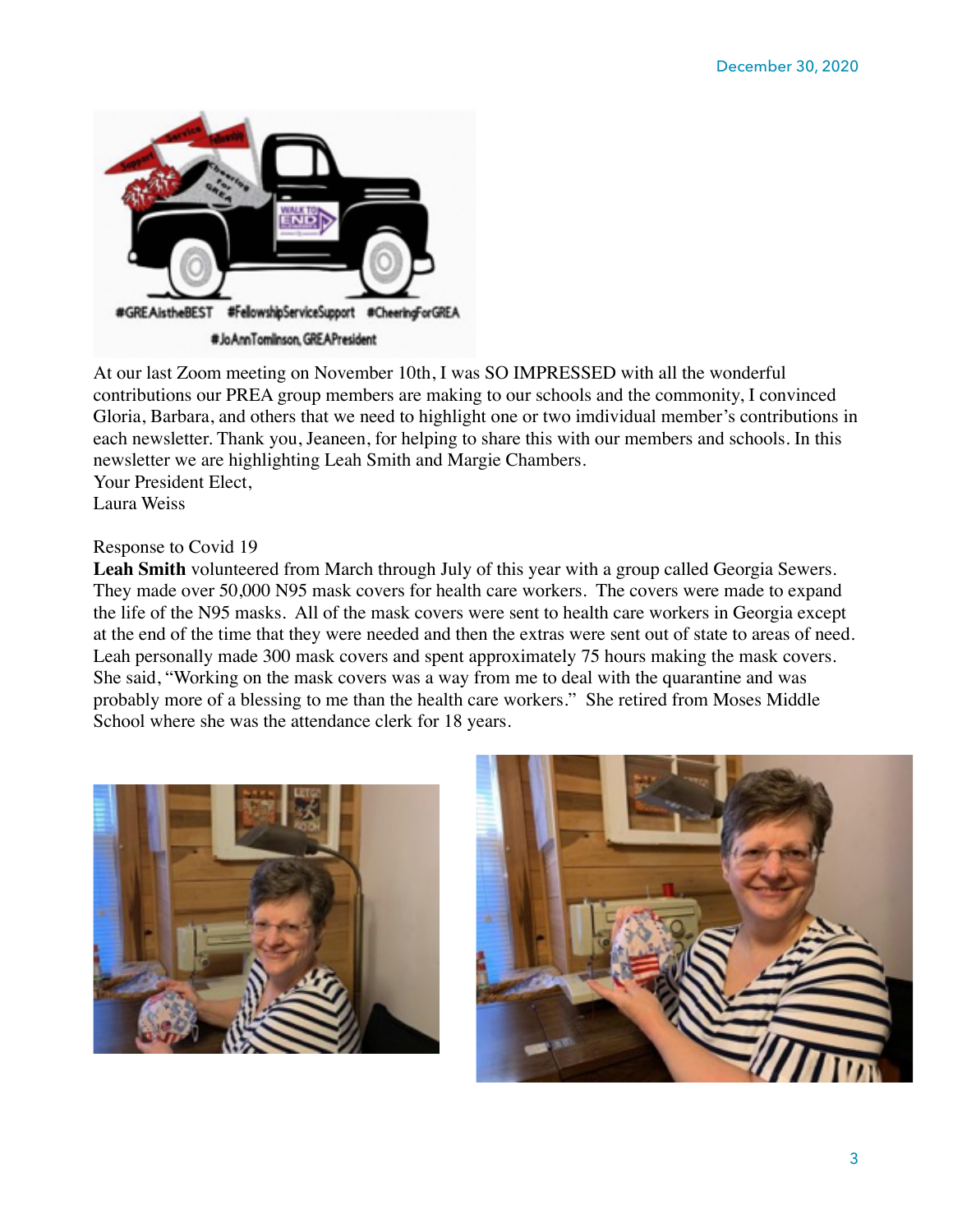#### The Generations of Service

**Margie Chambers** retired from New Georgia. Both her daughters and granddaughters attended there. They love new Georgia community. All three generations helped to make bell covers for Scoggins' Band. Margie's youngest daughter, Nancy, has a sixth grader (McKayla) who volunteered her ReRe (Margie and herself) to make the covers. They worked 64 hours and made a total of 68 covers. It is so wonderful to for Margie to pass down the tradition of community service to her family, and be an example for the community. Pictured are McKayla Brewton 6th grade, Margie Chambers (retired from New Georgia and mom and ReRE), and Nancy Brewton (former teacher and now stay at home Mom and Sub in Paulding County).





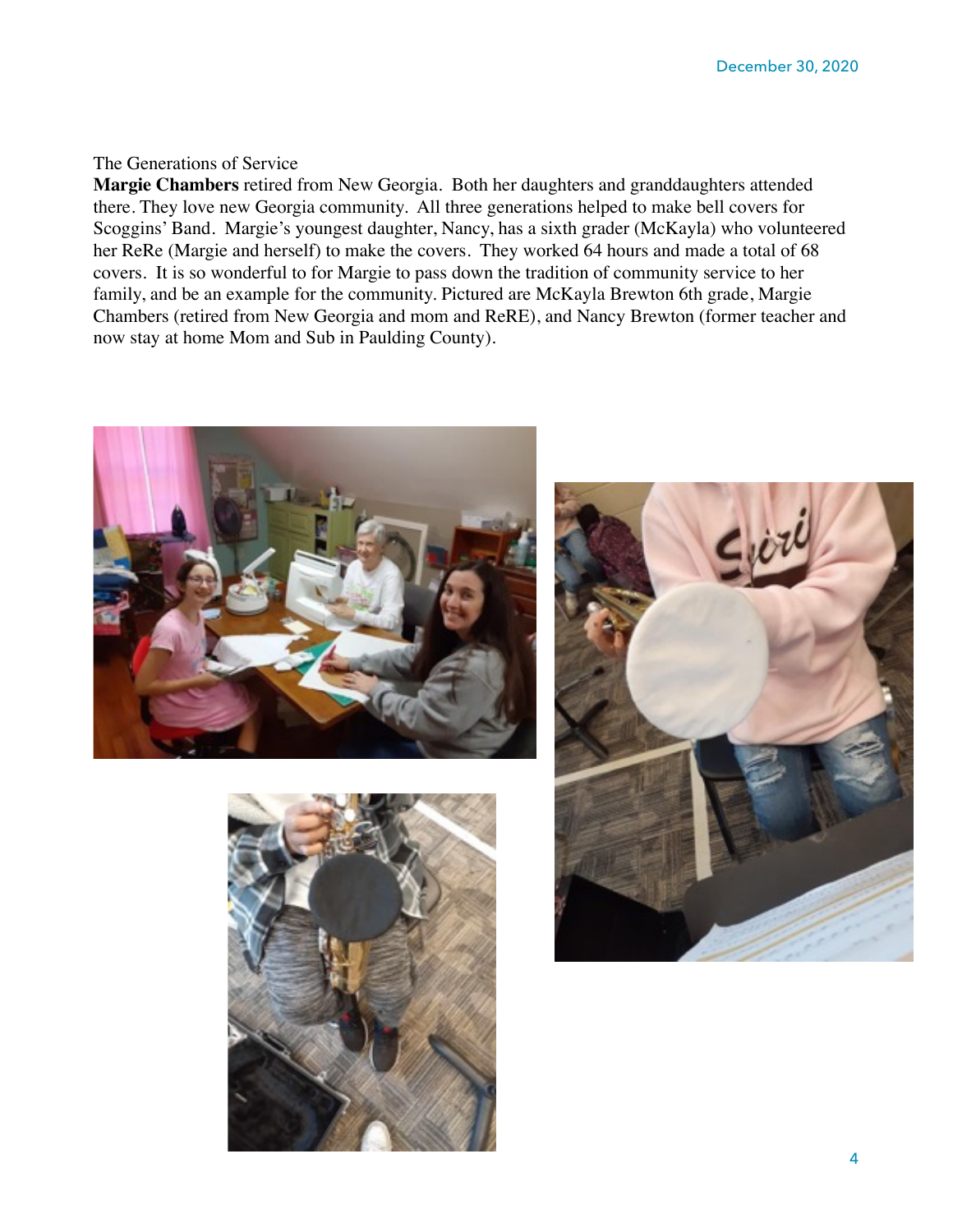#### **Who Doesn't Like Free Money? by Gloria King**

I wear the United Healthcare Medicare Advantage fitness tracker. It motivates me to walk, keeps track of my steps, allows me to earn points, and pays me \$10 a month if I meet my goals. I get a \$30 Visa card every three months. The fitness tracker is free and will sync with your smart phone or computer. Here is the phone number for the Renew Motion program 855-256-8669 if you would like to get a free fitness tracker.



**Recruit! Recruit! Recruit!** Only 5 more members to go! Our goal is 17 new members for GREA. We currently have 12. Remember new GREA members have a free year as PREA members. Please see the enrollment forms at the end of this newsletter. Special thanks to Barbara Cohran and Beth Black for sending our letters and GREA brochures to all the recent Paulding retirees.